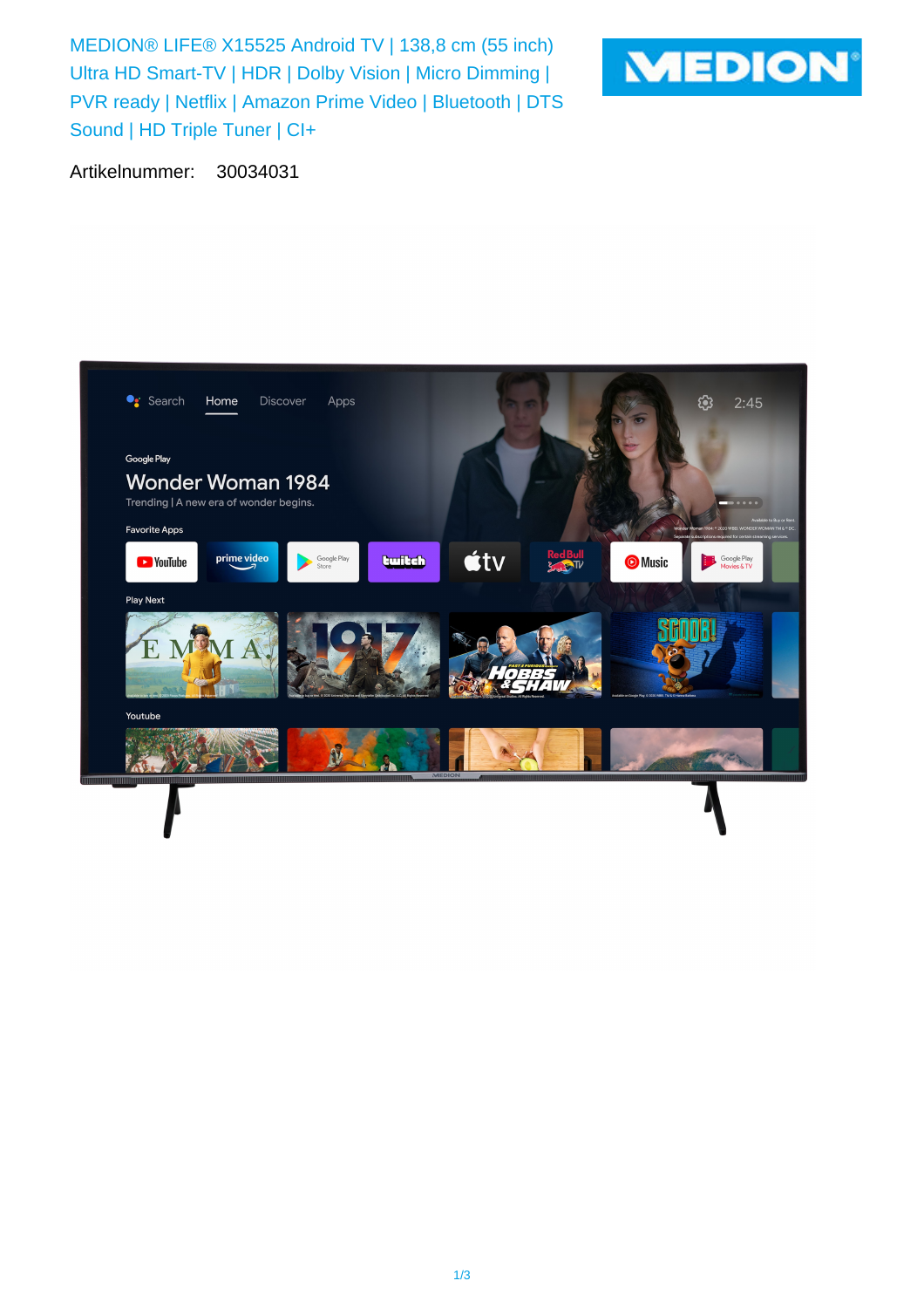MEDION® LIFE® X15525 Android TV | 138,8 cm (55 inch) Ultra HD Smart-TV | HDR | Dolby Vision | Micro Dimming | PVR ready | Netflix | Amazon Prime Video | Bluetooth | DTS Sound | HD Triple Tuner | CI+



## Artikelnummer: 30034031

Hoofdeigenschappen Scherm

- 
- Beelddiagonaal : 138,8 cm (54,6 inch)
- Max. resolutie : 3840x2160
- Helderheid: 350cd/m<sup>2</sup>
- Contrastverhouding : 4000:1
- Aspectratio : 16:9
- Schermtype : LED LCD
- Refresh rate : 60Hz
- Functies &Design
- Smart TV : Ja
- Besturingssysteem : Android
- Smart TV-functies : Thuisnetwerk streaming; Internetbrowsen; Internetradio; Internet-streaminginterface; Internet TV/video; Downloadbare apps
- Functies : Amazon Prime Video; Bluetooth; 4K; EPG; HbbTV; HDR10; Afstandsbediening inbegrepen; Geïntegreerde mediaspeler; Geïntegreerde Wifi; Koptelefoon aansluiting; Media portal; Meertalig menu; Netflix; YouTube; Wifi-geschikt; PVR ready; High Dynamic Range (HDR)
- Aantal speakers : 2
- Modeljaar : 2022
- Geïntegreerde digitale ontvanger : CI+; DVB-C; DVB-S2; DVB-T2
- Accu/Batterijtype : Alkaline
- Levering Smart TV (MD33032)
	- Voet incl. schroeven
	- Afstandsbediening incl. batterijen
	- Gebruiksaanwijzing
	- Garantieboekje

- Verbindingen  **Audio-/Video-ingangen : AV In; VGA D-Sub**; Tv-antenne; HDMI
	- Aantal HDMI Aansluitingen : 4
	- Aantal USB Aansluitingen : 2
	- Media-aansluitingen : Bluetooth; HDMI; USB; WiFi
	- Vesa-formaat : 200 mm x 200 mm